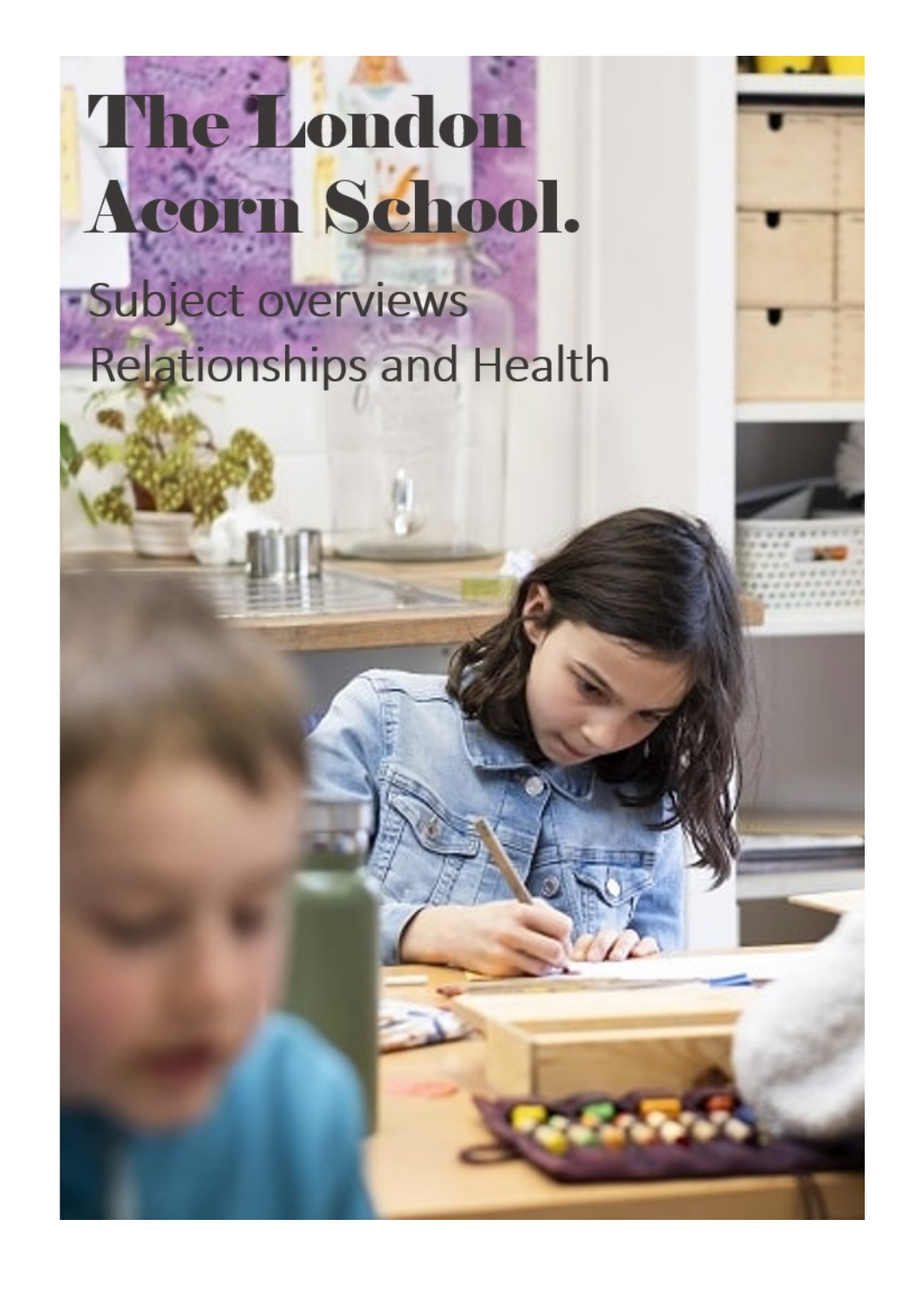| <b>The London</b> | <b>Acorn School.</b> | Long Term Relationships and Health Curriculum Overview                                                                                                                                                                                                                                                                                                                                                                                            |  |  |
|-------------------|----------------------|---------------------------------------------------------------------------------------------------------------------------------------------------------------------------------------------------------------------------------------------------------------------------------------------------------------------------------------------------------------------------------------------------------------------------------------------------|--|--|
| <b>Term</b>       | Class/Year           | Subject area                                                                                                                                                                                                                                                                                                                                                                                                                                      |  |  |
|                   | group                |                                                                                                                                                                                                                                                                                                                                                                                                                                                   |  |  |
| Autumn            | Class 1              | <b>NSPCC PANTS PROGRAMME</b>                                                                                                                                                                                                                                                                                                                                                                                                                      |  |  |
|                   | Year 2               | Name body parts and know which parts should be private                                                                                                                                                                                                                                                                                                                                                                                            |  |  |
|                   |                      | Know the difference between appropriate & inappropriate touch<br>$\bullet$                                                                                                                                                                                                                                                                                                                                                                        |  |  |
|                   |                      | Understand they have a right to say 'no' to unwanted touch<br>$\bullet$                                                                                                                                                                                                                                                                                                                                                                           |  |  |
|                   |                      | Know who they can trust and who they can ask for help from<br>$\bullet$                                                                                                                                                                                                                                                                                                                                                                           |  |  |
|                   |                      | Parts of the body Healthy and safe Children will learn: • about their bodies and how they work •<br>about the similarities and differences between boys and girls Children should: • be able to name the<br>main parts of the body (including external genitalia) SG Growing and changing Children will learn: •<br>more about what happens as things grow Children should: • be able to describe some elements of<br>the growth cycle (HEP PSHE) |  |  |
|                   |                      | Awareness of feelings Emotional Health -                                                                                                                                                                                                                                                                                                                                                                                                          |  |  |
|                   |                      | Self esteem/awareness Children will learn:                                                                                                                                                                                                                                                                                                                                                                                                        |  |  |
|                   |                      | . How to tell how people are feeling                                                                                                                                                                                                                                                                                                                                                                                                              |  |  |
|                   |                      | . What 'privacy' means SG Children should:                                                                                                                                                                                                                                                                                                                                                                                                        |  |  |
|                   |                      | • Be able to show some self-awareness<br>Keeping well and clean                                                                                                                                                                                                                                                                                                                                                                                   |  |  |
|                   |                      | Healthy and safe Children will learn:                                                                                                                                                                                                                                                                                                                                                                                                             |  |  |
|                   |                      | • how some diseases are spread and can be controlled and about the responsibilities they have for                                                                                                                                                                                                                                                                                                                                                 |  |  |
|                   |                      | their own health and that of others                                                                                                                                                                                                                                                                                                                                                                                                               |  |  |
|                   |                      | Children should:                                                                                                                                                                                                                                                                                                                                                                                                                                  |  |  |
|                   |                      | • know how to keep themselves clean and how to brush their teeth effectively                                                                                                                                                                                                                                                                                                                                                                      |  |  |
|                   |                      | Healthy and safe<br>Feeling unsure<br>Emotional Health Children will learn: • that household products, including medicines, can be                                                                                                                                                                                                                                                                                                                |  |  |
|                   |                      | harmful if not used properly • about feeling worried • about their right to keep things some 'private'                                                                                                                                                                                                                                                                                                                                            |  |  |
|                   |                      | SG Children should: • know how to protect themselves                                                                                                                                                                                                                                                                                                                                                                                              |  |  |
| <b>Spring</b>     | Class 1              | RELATIONSHIPS using the fairytales to explore questions to relationship, dynamics and morals.                                                                                                                                                                                                                                                                                                                                                     |  |  |
|                   | Year <sub>2</sub>    |                                                                                                                                                                                                                                                                                                                                                                                                                                                   |  |  |
|                   |                      | Who are our friends? Emotional Health                                                                                                                                                                                                                                                                                                                                                                                                             |  |  |
|                   |                      | Self awareness Healthy and safe Children will learn:<br>• about different types of friends, including grown-ups • the difference between secrets and                                                                                                                                                                                                                                                                                              |  |  |
|                   |                      | surprises and the importance of not keeping adults' secrets, only surprises SG • the importance of                                                                                                                                                                                                                                                                                                                                                |  |  |
|                   |                      | respecting others' privacy                                                                                                                                                                                                                                                                                                                                                                                                                        |  |  |
|                   |                      |                                                                                                                                                                                                                                                                                                                                                                                                                                                   |  |  |
|                   |                      | Children should:                                                                                                                                                                                                                                                                                                                                                                                                                                  |  |  |
|                   |                      | • be able to talk about good and not so good feelings SG • be able to talk about friends • begin to<br>develop a vocabulary to describe their feelings to others and simple strategies for managing feelings                                                                                                                                                                                                                                      |  |  |
|                   |                      | SG                                                                                                                                                                                                                                                                                                                                                                                                                                                |  |  |
| Summer            | Class 1              | Weather and Our Feelings                                                                                                                                                                                                                                                                                                                                                                                                                          |  |  |
|                   | Year 3               | Losing and finding Emotional Health - self esteem Children will learn: • about what happens when                                                                                                                                                                                                                                                                                                                                                  |  |  |
|                   |                      | things get lost or change Children should: • be able to express how they feel when they lose<br>something or if things change(including moving home, losing toys, pets or friends)                                                                                                                                                                                                                                                                |  |  |
|                   |                      | Sustainable development Citizenship / British Values Children will learn: • about the environment<br>Children should: • take part in a class recycling activity                                                                                                                                                                                                                                                                                   |  |  |
|                   |                      | The Moons First Friend Story<br>Used to explore healthy relationships and building friendships.                                                                                                                                                                                                                                                                                                                                                   |  |  |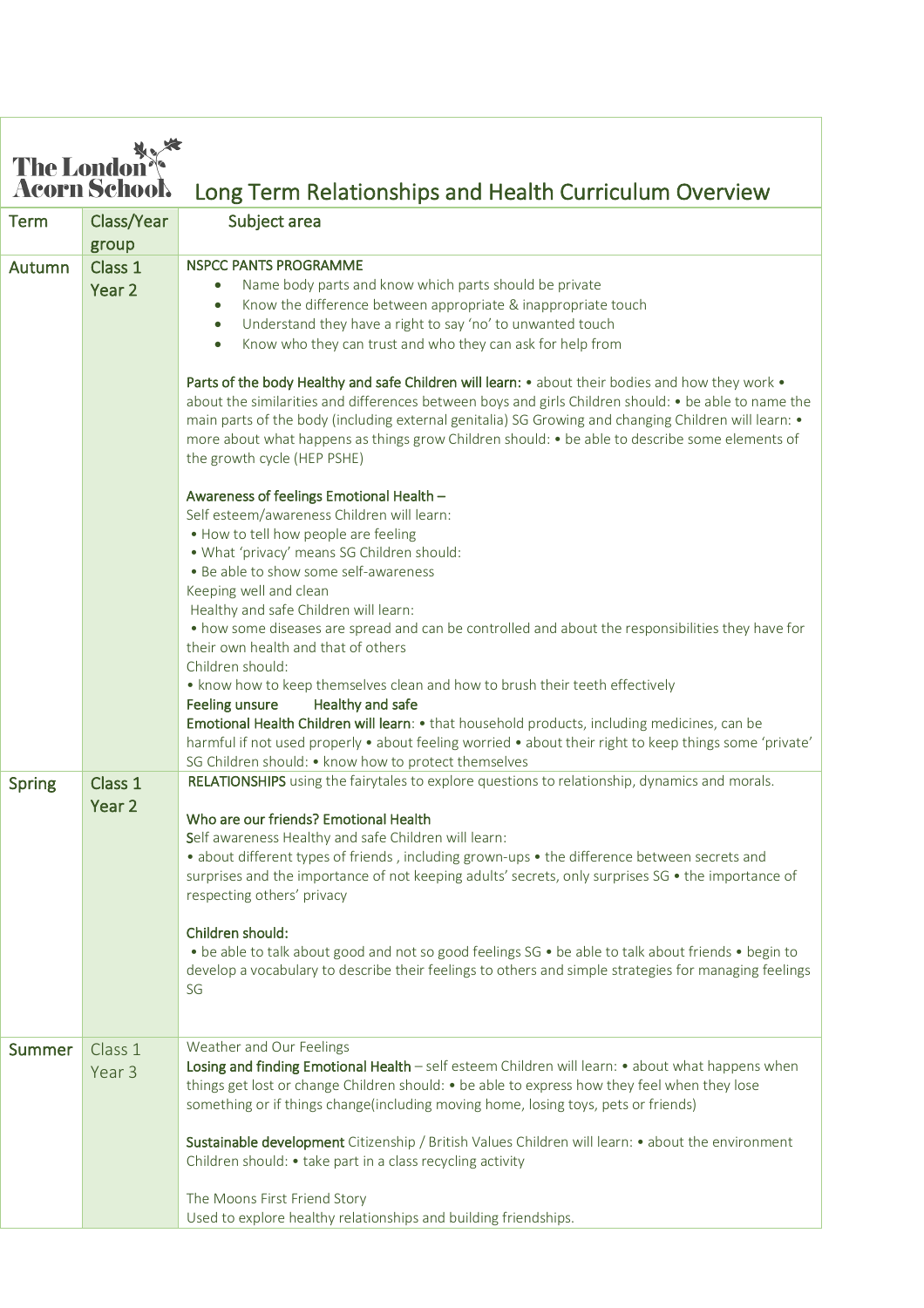|               |                    | - Emotional Health Anti-bullying Citizenship - responsibilities Children will learn: • more about<br>differences between fantasy and reality Children should: • understand the difference between<br>these Being different Values - diversity and equal opportunities Citizenship / British Values - sense<br>of community<br>Children will learn: • more about other people's opinions and views Children should: • be able to<br>construct a simple survey                                                                                               |
|---------------|--------------------|------------------------------------------------------------------------------------------------------------------------------------------------------------------------------------------------------------------------------------------------------------------------------------------------------------------------------------------------------------------------------------------------------------------------------------------------------------------------------------------------------------------------------------------------------------|
| Autumn        | Class <sub>2</sub> | PERSONAL HYGIENE-TEETH                                                                                                                                                                                                                                                                                                                                                                                                                                                                                                                                     |
|               | Year <sub>3</sub>  | • Understand why teeth and gums are important • Know the functions and care of teeth including<br>how tooth decay occurs . Develop good habits to prevent tooth decay . Know about germs<br>including bacteria and viruses and how they are spread                                                                                                                                                                                                                                                                                                         |
| <b>Spring</b> | Class <sub>2</sub> | <b>CHARACTERISTICS OF FAMILIES</b>                                                                                                                                                                                                                                                                                                                                                                                                                                                                                                                         |
|               | Year <sub>3</sub>  | . Know that others' families, either in school or in the wider world, sometimes look different from<br>their family. • Know that although some families look different, they should respect those<br>differences • Know that other children's families are also characterised by love and care • Know the<br>importance of respecting others, even when they are different from them (physically, in character,<br>personality or backgrounds) • Know the importance of respecting others who make different<br>choices or have different personal beliefs |
| Summer        | Class <sub>2</sub> | <b>HEALTHY EATING</b>                                                                                                                                                                                                                                                                                                                                                                                                                                                                                                                                      |
|               | Year <sub>3</sub>  | . Know that there are benefits from eating healthy . Explore what a healthy balanced diet is . To<br>understand why we need to drink regularly . Know how to choose healthy drink options                                                                                                                                                                                                                                                                                                                                                                  |
|               |                    | <b>RELATIONSHIPS</b>                                                                                                                                                                                                                                                                                                                                                                                                                                                                                                                                       |
|               |                    | . Know the importance of spending time with friends and family . Know the benefits of hobbies and                                                                                                                                                                                                                                                                                                                                                                                                                                                          |
|               |                    | interests • Know that being alone can cause loneliness which affects how we feel • Know the<br>importance of discussing feelings with an adult and when to ask for help                                                                                                                                                                                                                                                                                                                                                                                    |
| Autumn        | Class 3            | <b>KEEPING HEALTHY</b>                                                                                                                                                                                                                                                                                                                                                                                                                                                                                                                                     |
|               | Year 4             | . Know the characteristics and mental and physical benefits of an active life style                                                                                                                                                                                                                                                                                                                                                                                                                                                                        |
|               |                    | . Know the importance of building regular exercise into daily and weekly routines and how to<br>achieve this (walking/ cycling to school)                                                                                                                                                                                                                                                                                                                                                                                                                  |
|               |                    | • Know the risks associated with an inactive lifestyle (including obesity)                                                                                                                                                                                                                                                                                                                                                                                                                                                                                 |
|               |                    | • Know the importance of sufficient good quality sleep for good health and that lack of sleep can<br>affect weight, mood and concentration                                                                                                                                                                                                                                                                                                                                                                                                                 |
|               |                    | . Know how and when to seek support including which adults to speak to in school if they are<br>worried about their health                                                                                                                                                                                                                                                                                                                                                                                                                                 |
|               |                    | <b>ONLINE SAFETY</b>                                                                                                                                                                                                                                                                                                                                                                                                                                                                                                                                       |
|               |                    | Know what information is personal and should not be shared online.<br>$\bullet$                                                                                                                                                                                                                                                                                                                                                                                                                                                                            |
|               |                    | Know the importance of being nice to people online, like you would be in the playground.<br>$\bullet$                                                                                                                                                                                                                                                                                                                                                                                                                                                      |
|               |                    | Know what is 'personal information' and the importance of keeping personal information<br>$\bullet$                                                                                                                                                                                                                                                                                                                                                                                                                                                        |
|               |                    | private.<br>Know why it is not safe to share videos of yourself, wearing school uniform, on YouTube (giving<br>$\bullet$                                                                                                                                                                                                                                                                                                                                                                                                                                   |
|               |                    | away information about yourself)                                                                                                                                                                                                                                                                                                                                                                                                                                                                                                                           |
|               |                    | Know why it is not ok for someone they don't know online (and offline) to ask you to send a<br>$\bullet$<br>photo of yourself? [No. This is personal information.                                                                                                                                                                                                                                                                                                                                                                                          |
|               |                    | Know the meaning of digital footprint / digital tattoo and that once a person posts something<br>$\bullet$<br>they lose control of it. It is not possible to stop it from being shown somewhere on the internet.                                                                                                                                                                                                                                                                                                                                           |
|               |                    | Know that you don't have to respond to people you don't know and that you can leave a game<br>$\bullet$<br>at any time if you don't feel safe or happy.                                                                                                                                                                                                                                                                                                                                                                                                    |
|               |                    | Resource: CEOP Clip https://www.youtube.com/watch?v=-nMUbHuffO8                                                                                                                                                                                                                                                                                                                                                                                                                                                                                            |
| <b>Spring</b> | Class <sub>3</sub> | PERSONAL HYGIENE                                                                                                                                                                                                                                                                                                                                                                                                                                                                                                                                           |
|               | Year 4             | • Know about personal hygiene and germs including bacteria and viruses and how they are spread<br>and treated                                                                                                                                                                                                                                                                                                                                                                                                                                              |
|               |                    | . Know that there are drugs that help us                                                                                                                                                                                                                                                                                                                                                                                                                                                                                                                   |
|               |                    | • Know the facts about science relating to allergies, immunisation and vaccination<br>. Know that we sometimes need help when we are unwell                                                                                                                                                                                                                                                                                                                                                                                                                |
|               |                    |                                                                                                                                                                                                                                                                                                                                                                                                                                                                                                                                                            |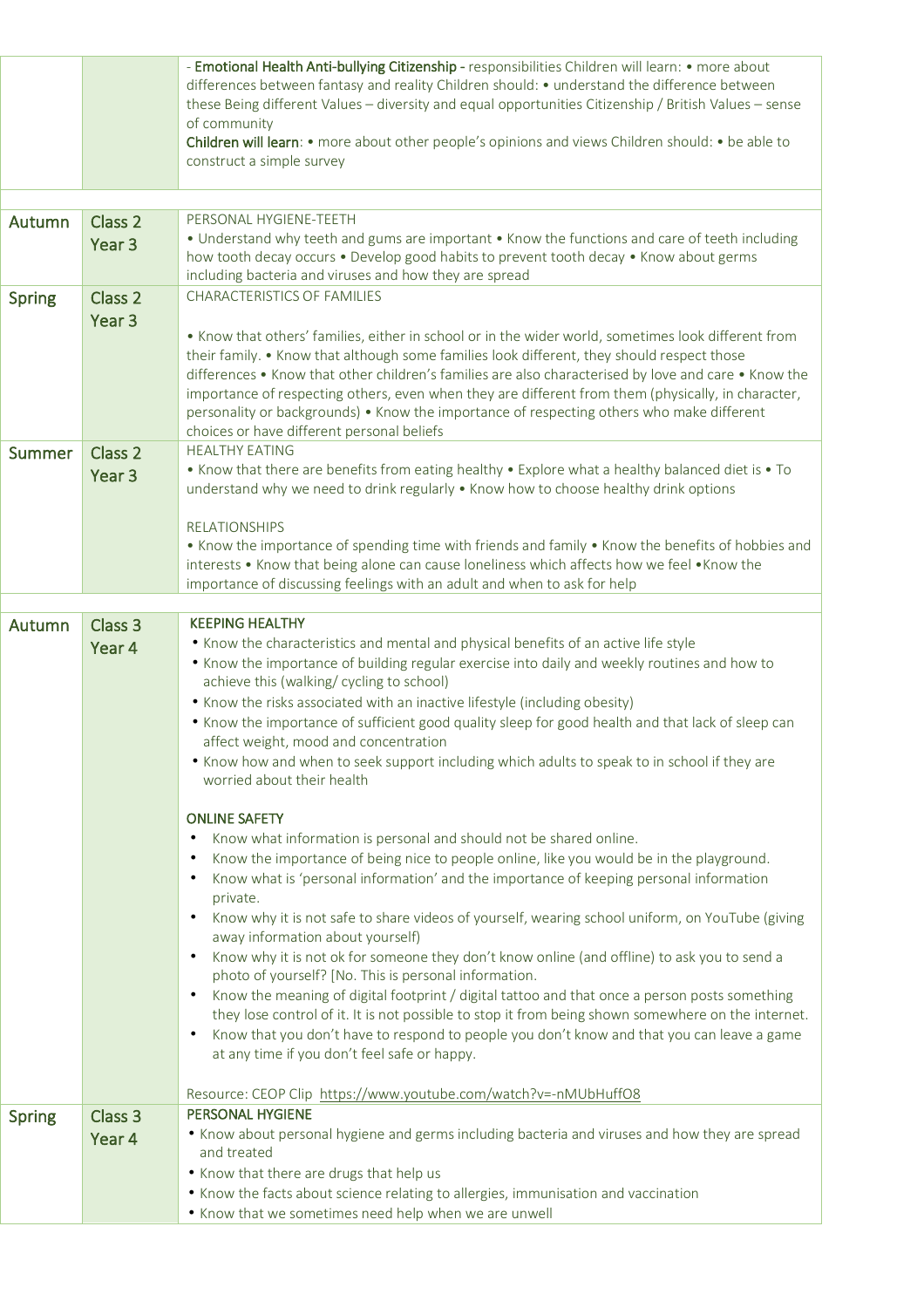|               |                              | Know how to raise the alarm and what information should be known and shared                                                                                                                                                                                                                                                                                                                                                                                                                                                                                                                                                                                                                                                                                                                                                                                                                                                                                                                                                                                                     |
|---------------|------------------------------|---------------------------------------------------------------------------------------------------------------------------------------------------------------------------------------------------------------------------------------------------------------------------------------------------------------------------------------------------------------------------------------------------------------------------------------------------------------------------------------------------------------------------------------------------------------------------------------------------------------------------------------------------------------------------------------------------------------------------------------------------------------------------------------------------------------------------------------------------------------------------------------------------------------------------------------------------------------------------------------------------------------------------------------------------------------------------------|
| Summer        | Class 3<br>Year 4            | Know that healthy friendships are positive and welcoming towards others and do not make<br>$\bullet$<br>others feel lonely or excluded<br>Know that most friendships have ups and downs and that friendships can be repaired and<br>$\bullet$<br>strengthened<br>Know what a stereotype is, and how stereotypes can be unfair, negative or destructive<br>$\bullet$<br>Explore the concept of 'real boy', 'real girl'<br>$\bullet$<br>Know that there are similarities and differences between people<br>$\bullet$<br>Support and show acceptance for what makes people special and unique<br>$\bullet$<br><b>DRUGS</b><br>Know that there are some things that can harm the body and make us ill<br>• Know when medicines can be helpful and when they can be harmful<br>• Know that a drug is a substance that people take to change the way they think, feel or behave<br>• Know that alcohol is a drug inside beer, spirits and wine<br>• Know that nicotine is a drug inside cigarettes<br>*Life education lessons plans - Help or Harm? Alcohols and Cigarettes the facts |
|               |                              | <b>RELATIONSHIPS- ANTI BULLYING</b>                                                                                                                                                                                                                                                                                                                                                                                                                                                                                                                                                                                                                                                                                                                                                                                                                                                                                                                                                                                                                                             |
| Autumn        | Class 4<br>Year <sub>5</sub> | . Know the difference between being unkind, teasing and bullying<br>. Know what the school rules are in regard to bullying<br>. Know what people can do if they are being bullied<br>• Know what peer pressure is and that it could make us behave in a way that is unacceptable,<br>unhealthy or risky<br>• Know where pressure might come from                                                                                                                                                                                                                                                                                                                                                                                                                                                                                                                                                                                                                                                                                                                                |
|               |                              | Know who to trust and where are how to get help<br><b>ONLINE SAFETY</b><br>• Know about the benefits of rationing time online<br>• Know the risks of excessive time spent on electronic devices                                                                                                                                                                                                                                                                                                                                                                                                                                                                                                                                                                                                                                                                                                                                                                                                                                                                                 |
|               |                              | Understand that positive and negative content online can affect their own and others mental and<br>physical wellbeing                                                                                                                                                                                                                                                                                                                                                                                                                                                                                                                                                                                                                                                                                                                                                                                                                                                                                                                                                           |
| <b>Spring</b> | Class 4<br>Year 5            | <b>FIRST AID</b><br>Know what first aid is<br>Know the concepts of basic first aid<br>Know how to treat minor injuries<br>To know the 8 skills required to respond to first aid (asthma, bones, burns, choking, head<br>injury, bleeding, unresponsive, not breathing) British Red Cross Units<br>https://firstaidchampions.redcross.org.uk/primary/first-aid-skills/                                                                                                                                                                                                                                                                                                                                                                                                                                                                                                                                                                                                                                                                                                           |
| Summer        | Class 4<br>Year 5            | Stonewall - Danni's Story<br>Know the characteristics of friendships, including mutual respect, trustworthiness, loyalty,<br>kindness, generosity and trust, sharing interests and experiences.<br>Know that friendship involves supporting with problems and difficulties.<br>$\bullet$<br>Know there are different ways to express gender<br>$\bullet$<br>Know how to recognise who to trust and who not to and how to judge a friendship that is<br>$\bullet$<br>making them feel unhappy or uncomfortable.<br>Explore the concept of 'real boy', 'real girl'<br>$\bullet$<br>Know that bullying has a negative & often lasting impact on mental wellbeing<br>$\bullet$<br><b>CONFLICT RESOLUTION</b><br>Understand the terms 'conflict' and<br>٠<br>'resolution'<br>$\bullet$<br>Know what is meant by the terms 'negotiate' and' compromise'<br>Develop strategies to resolve disputes and conflict                                                                                                                                                                        |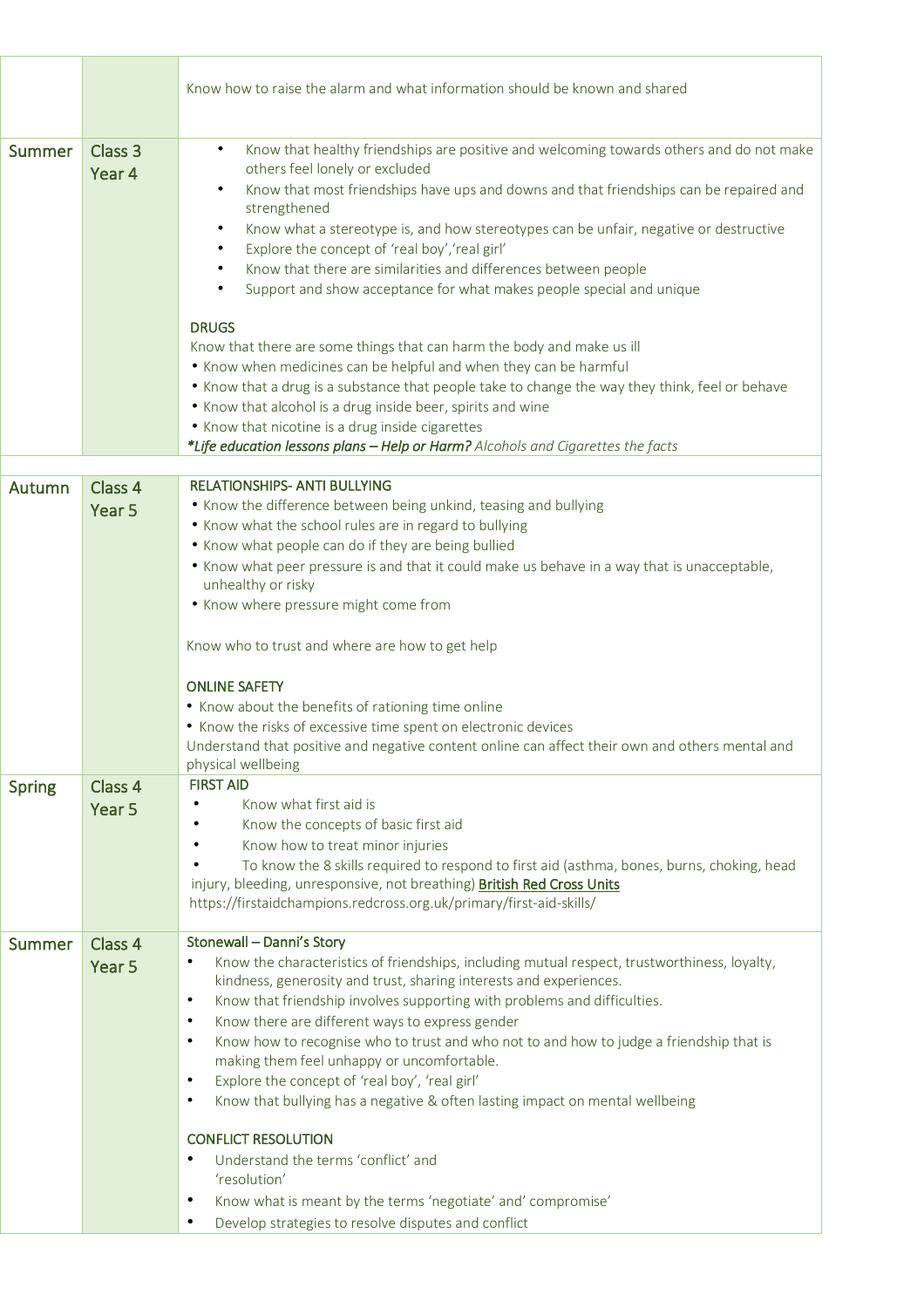|               |                                        | $\bullet$<br>Identify suitable compromises to situations to reach an agreement                                                                                                                                                                                                                                                                                                                                                                                                                                                                                                                                                                                                                                                                                                                                                                                                                                                                                                                                                                                                                                                                                                                                                                                                                                                                                                                                                                                                                             |
|---------------|----------------------------------------|------------------------------------------------------------------------------------------------------------------------------------------------------------------------------------------------------------------------------------------------------------------------------------------------------------------------------------------------------------------------------------------------------------------------------------------------------------------------------------------------------------------------------------------------------------------------------------------------------------------------------------------------------------------------------------------------------------------------------------------------------------------------------------------------------------------------------------------------------------------------------------------------------------------------------------------------------------------------------------------------------------------------------------------------------------------------------------------------------------------------------------------------------------------------------------------------------------------------------------------------------------------------------------------------------------------------------------------------------------------------------------------------------------------------------------------------------------------------------------------------------------|
|               |                                        | Know how to respect and consider other people's needs as well as our own<br>$\bullet$                                                                                                                                                                                                                                                                                                                                                                                                                                                                                                                                                                                                                                                                                                                                                                                                                                                                                                                                                                                                                                                                                                                                                                                                                                                                                                                                                                                                                      |
|               |                                        |                                                                                                                                                                                                                                                                                                                                                                                                                                                                                                                                                                                                                                                                                                                                                                                                                                                                                                                                                                                                                                                                                                                                                                                                                                                                                                                                                                                                                                                                                                            |
| Autumn        | Class <sub>5</sub><br>Yrs <sub>6</sub> | benefits/risks of sun exposure; how to keep safe from sun damage, sun/heat stroke and reduce<br>the risk of skin cancer<br>facts and science relating to immunisation and vaccinations<br>what is meant by first aid; basic techniques for dealing with common injuries, incl. head<br>injuries (recap on making a 999 call)<br>to understand the effects, risks and laws in relation to drugs<br>about mixed messages in the media about drugs, incl. Alcohol, smoking/vaping<br>about organisations that support people concerning alcohol, tobacco and nicotine or other drug<br>use; people they can talk to if they have concerns<br>Children will learn:<br>• about how to deal with conflicts as they arise<br>• how to recognise pressure from others to do something that is unsafe, or that feels unsafe or<br>uncomfortable, and strategies for managing this (incl online)<br>• about the people responsible for helping them stay healthy and safe, ways that they can help<br>these people, and how showing kindness to these people is a positive expression of thanks and<br>celebration for them<br>• the importance of empathy/compassion towards others; shared responsibilities we all have for<br>caring for other people and living things; how to show care and concern for others<br>• about the 'protected characteristics' within the Equality Act (2010)<br>• that our behaviour has an effect on others and ourselves (jncl online) and discriminatory<br>behaviours are wrong |
|               |                                        | about prejudice; how to recognise behaviours/actions which discriminate against others; ways of<br>responding to it if witnessed or experienced                                                                                                                                                                                                                                                                                                                                                                                                                                                                                                                                                                                                                                                                                                                                                                                                                                                                                                                                                                                                                                                                                                                                                                                                                                                                                                                                                            |
| <b>Spring</b> | Class 5<br>Yrs <sub>6</sub>            | Children will learn:<br>about benefits of rationing time spent online and impact of positive and negative content online<br>$\bullet$<br>on their own and others' mental and physical health and wellbeing<br>why social media and some online games are age restricted<br>how to be a discerning consumer of information online and that information from search<br>engines is ranked, selected and targeted<br>about how information on the internet is ranked, selected and targeted at specific individuals<br>and groups and that connected devices can share information<br>about how families behave<br>about government and parliament<br>recognise things appropriate to share and things that should not be shared on social media; rules<br>around distributing images<br>about how text and images in the media and on social media can be manipulated or invented;<br>strategies to evaluate the reliability of sources and identify misinformation                                                                                                                                                                                                                                                                                                                                                                                                                                                                                                                                           |
|               |                                        | Children will learn:<br>• to explore positive and negative ways of communicating in a relationship<br>•that there is nothing that they should be afraid to ask about<br>• about the role money plays in their own and others' lives, incl. the impact it can have on people's<br>feelings and emotions<br>• about risks associated with money incl. different ways money can be won/lost through gambling-<br>related activities(incl online) and the impact this has on health, wellbeing and future aspirations<br>• about enterprise and the skills that make someone 'enterprising'<br>•that some jobs are paid more than others and money is one factor which may influence a person's<br>job or career choice; that people may choose to do voluntary work which is unpaid<br>• to identify the kind of job they might like to do when they are older<br>• to recognise a variety of routes into careers (e.g. college, apprenticeship, university)                                                                                                                                                                                                                                                                                                                                                                                                                                                                                                                                                  |
| Summer        | Class <sub>5</sub><br>Yrs <sub>6</sub> | <b>Health and Development</b><br>about the links between puberty and reproduction<br>$\bullet$<br>about the different ways people might start a family<br>$\bullet$<br>that people may be attracted to someone (of the opposite or same sex) romantically and<br>$\bullet$<br>sexually<br>that civil partnerships and marriage are examples of stable, loving relationships and a public<br>$\bullet$<br>demonstration of the commitment made between two people                                                                                                                                                                                                                                                                                                                                                                                                                                                                                                                                                                                                                                                                                                                                                                                                                                                                                                                                                                                                                                           |